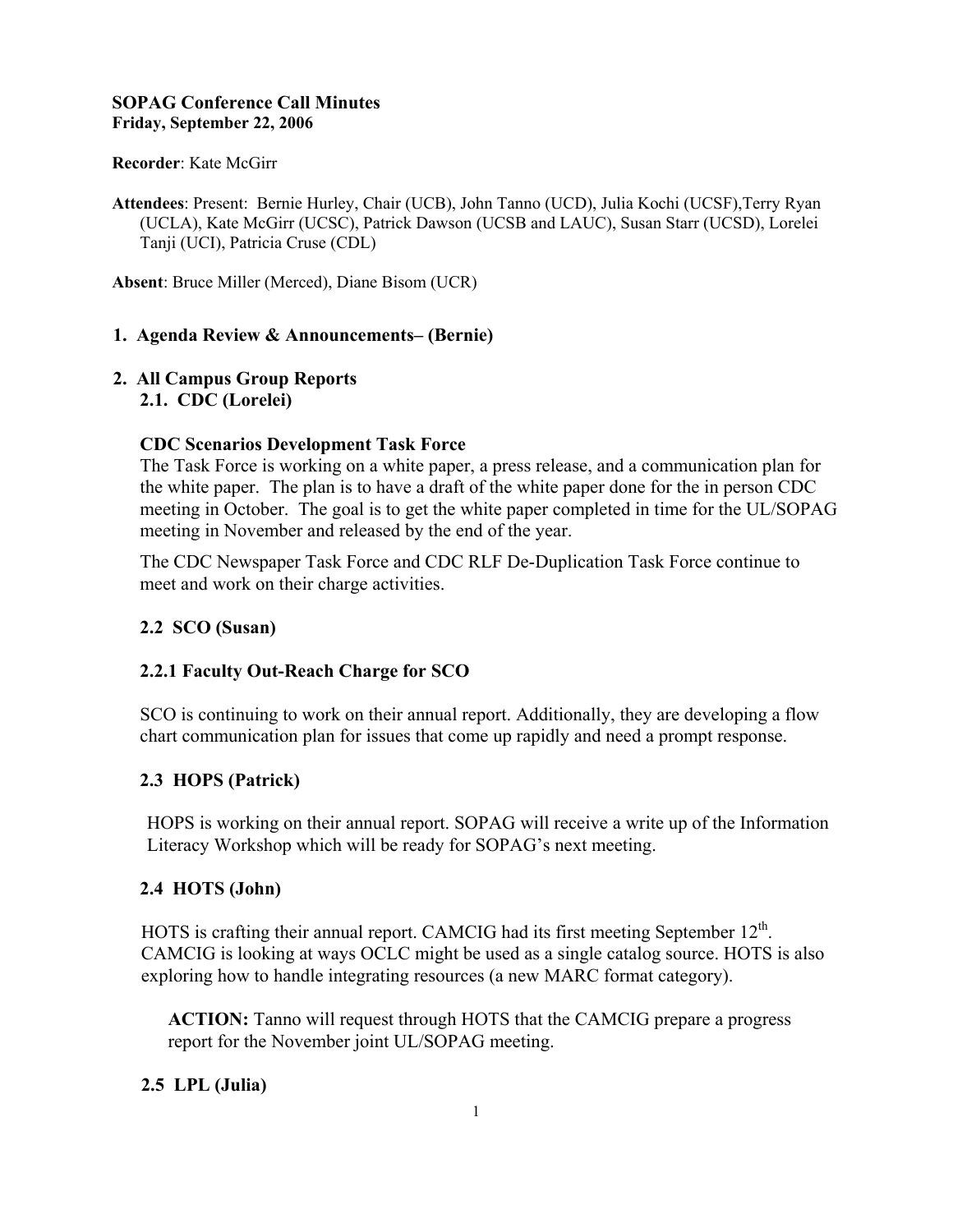Nothing to report.

# **2.6 LTAG (Terry) 2.6.1 Web Conferencing Software**

SOPAG discussed the mechanics of the web conferencing software product.

**ACTION:** Kate, Terry, Bernie, and Patrick will test drive the software to assess usability and roles for conducting meetings using the product.

## **2.6.2 Library Information Technology Next Decade Report**

 Terry reported on the LTAG Library IT Next Decade Report which was distributed to SOPAG prior to its meeting. The report discusses current technology trends and extrapolates from them the effect on library services. SOPAG stated it is a great document that allows for interesting thinking toward future decisions. SOPAG asked for clarification on some of the findings and offered suggestions for issues that could be further explored and clarified. SOPAG discussed who should engage in the next steps.

**ACTION:** Trisha will provide analysis to SOPAG of digital storage costs that she has discovered through working on DPR projections.

**ACTION:** Bernie will send the report to the ACG chairs informing them that the report will be on the agenda of the October SOPAG meeting with the ACG chairs, for a 30 minute discussion about next steps. Bernie will also send the report to the BSTF so their comments can be brought into the discussion at the October meeting.

### **2.7 RSC (Susan)**

Susan described IAG's exploration of the issues as we move toward peer-to-peer ISO-ILL commerce with the CSUs. IAG is looking at the mechanics of more peer-to-peer borrowing and lending opportunities with other institutions that may be easier since VDX implementation. SOPAG members remarked there may be policy issues that need additional discussions at a higher level before new or changed relationships with other institutions are set. Additionally, as new systems offer opportunities for change and expansion, the overall cost/benefit should be explored. New system enhancements offer opportunities to explore more than the mechanics of peer-to-peer and possibly renegotiate borrowing and lending relationships with other universities who might participate.

**ACTION:** Susan will inform RSC that if there are financial implications or workload issues, RSC should bring these issues to SOPAG. SOPAG should also be informed when new partners or changed relationships are formed.

# **3. Task Force Reports**

## **3.1 Bibliographic Services Task Force**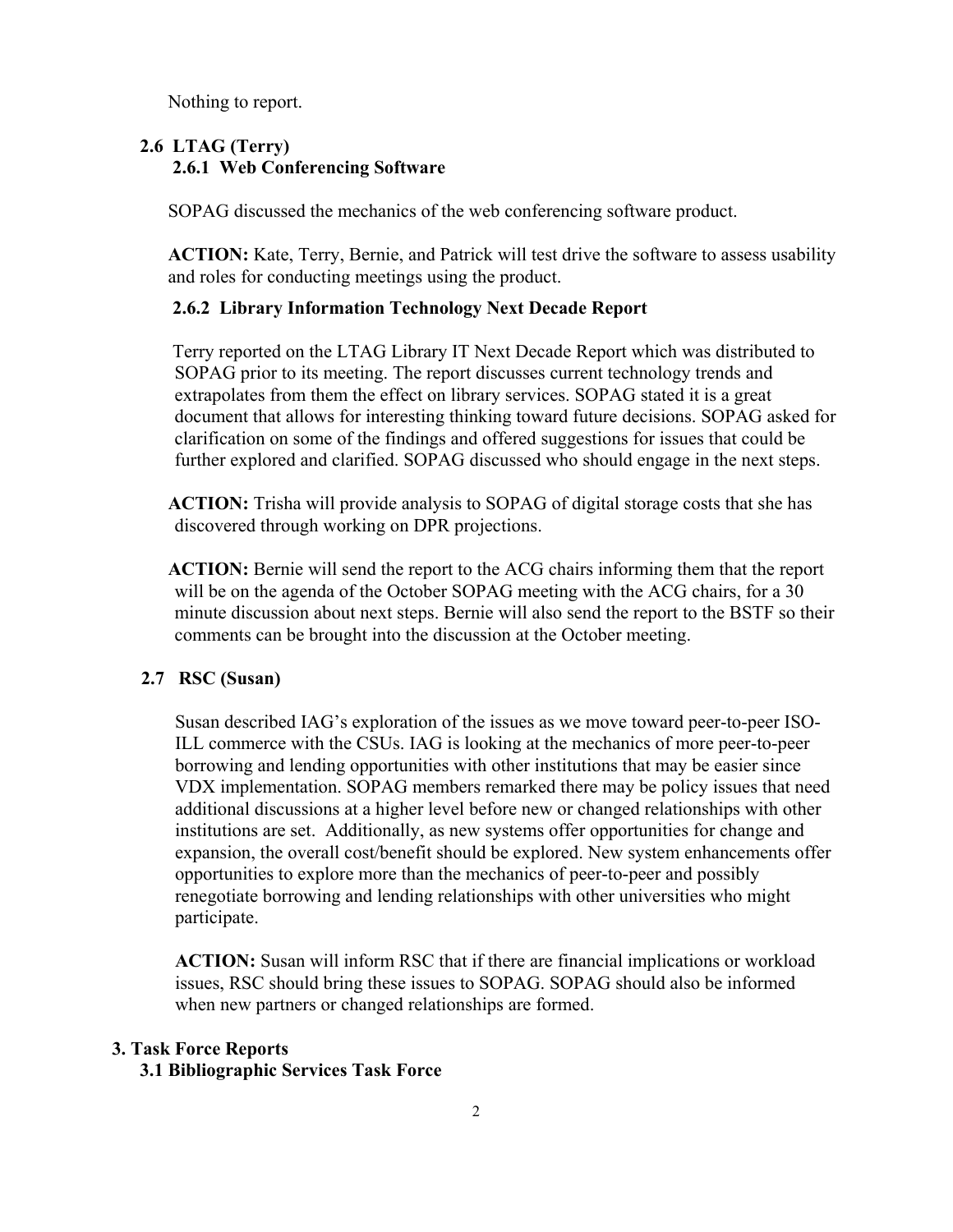Bernie updated SOPAG on the UL discussion on the next steps report on the BSTF report recommendations. SOPAG expects action items to come from the UL discussion.

### **3.2 SOPAG ERMS Implementation Team (Trisha)**

Trisha indicated that CDL has now had conversations with the Canada consortial group implementing Verde 2.0. Minutes from that discussion are being created.

**ACTION:** Trisha will share the working minutes with SOPAG

#### **4. Report on CDL Related Items (Trisha)**

#### **4.1. MELVYL**

The testing of the MELVYL upgrade unearthed 6 critical bugs. Ex Libris solved first two urgent issues and continues to work on the additional bugs.

#### **4.2 Shared Services Projects**

Nothing to report

### **4.3 CDL/SLP/OSC Report**

SOPAG discussed the report Trisha distributed on CDL/SLP/OSC activities.

# **5. Systemwide Library Planning (Trisha)**

**N**othing to report.

#### **6. Shared Collections & Services—Updates (Trisha)**

Nothing to report

# **7. SOPAG Communications**

# **7.1 UC Libraries Website / SOPAG Web Design / Master Task List (Terry, Julia & Trisha)** Julia is conducting discussions on how to implement the new design.

# **8**. **Copyright Support for University of California Libraries**

Bernie presented the draft charge to ULs who suggested minor edits.

**ACTION:** Bernie will make changes and return the document to the UL's who will charge this task force.

#### **9. Google Project Update**

Bernie described to SOPAG his update to the ULs on NRLF's process changes for the Google project. The NRLF is currently redoing workflows and processes to improve efficiencies on materials going through NRLF for bulk digitizing. These changes include several programming changes on front end processes. The programming for mass charge